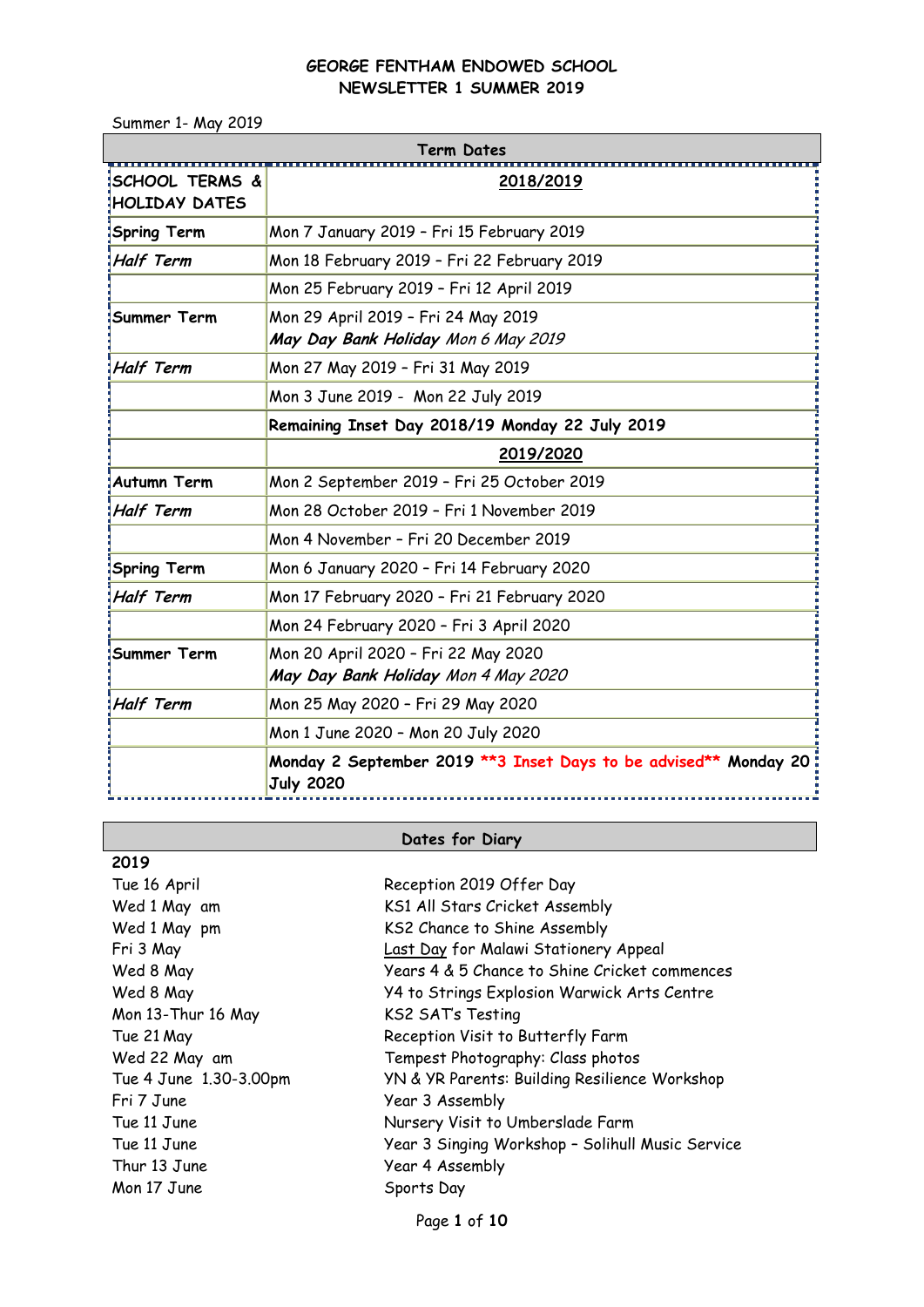| Mon 17 June              | PTFA Discos: Ice Pops                                  |
|--------------------------|--------------------------------------------------------|
| Tue 18 June 6.30pm       | Nursery 2019 Parents Meeting                           |
| Tue 18 June 7.30pm       | Reception 2019 Parents Meeting                         |
| Wed 19 June              | Year 2 Tri-Golf Festival at Tudor Grange               |
| Thur 20 June             | Sports Day (Reserve)                                   |
| Fri 21 June              | Reception Assembly                                     |
| Mon 24-Fri 28 June       | Year 6 Residential Condover Hall                       |
| Tue 25 June              | Year 3 Visit to Compton Verney                         |
| Thur 27 June             | Year 5: Beowulf Concert at Warwick Arts Centre         |
| Fri 28 June 9.30-11.00am | New Pupils Reception 2019 - Open Morning               |
| Sat 29-Sun 30 June       | Hampton in Arden Village Festival                      |
| Mon 1 July               | Animals in the Hand visit to Nursery & Reception       |
| Wed 3 July               | Open the Book Assembly                                 |
| Wed 3 July               | Heart of England Transition Day                        |
| Thur 4 July              | Arden & St Peters Transition Days                      |
| Wed 3 July               | Year 4 Chance to Shine Cricket Festival- Berkswell CC  |
| Thur 4 July              | Year 5 Chance to Shine Cricket Festival- Berkswell CC  |
| Fri 5 July               | Year 2 Assembly                                        |
| Fri 5 July               | Reception 2019: Parent & Child Lunch                   |
| Mon 8 July 11.15am       | Year 6 Leavers Assembly at St Martins in the Bull Ring |
| Tue 9 July               | Sept 2019: Class swap                                  |
| Tue 9 July pm            | Open Evening                                           |
| Wed 10 July 2.30pm       | Strings Assembly - Year 4 & String Instrumentalists    |
| Thur 11 July             | Year 3 Church Visit                                    |
| Thur 11 July             | Nursery 2019: Open Afternoon. 1.00-2.00 & 2.15-3.15pm  |
| Fri 12 July              | Rev Stuart Dimes Assembly                              |
| Sat 13 July              | Year 6 Leavers Party                                   |
| Wed 17 July              | Year 6 Leavers Assembly                                |
| Fri 19 July 9.30am       | Year 6 Leavers Service at Hampton Village Church       |

### **Staffing Updates**

Lunchtime Supervisors:

We welcome Miss Grigg to George Fentham as she joins our Lunchtime Supervisor team and we say goodbye and thank you to Miss Mepham who has been working with us over lunchtimes for the last few terms. We still look forward to seeing Miss Mepham every day through her work at the BASE.

# **A Message from the PTFA**

We have lots of exciting events coming up next half term. Here are a few dates for your diary (there will be more information for each event to follow):

- **Ice Pop Disco: Monday 17<sup>th</sup> June**
- Hampton Festival: 29<sup>th</sup> to 30<sup>th</sup> June. (We will be hosting a very exciting event at the festival - all will be revealed soon…)
- **•** Freeze Pop Fridays: Friday 21<sup>st</sup> June, Friday 28<sup>th</sup> June, Friday 5<sup>th</sup> July, Friday 12<sup>th</sup> July
- Coin Chaos: 8<sup>th</sup> to 11<sup>th</sup> July

We will need some volunteers for all these events - so please get in touch if you can help.

If you are ordering any new name labels please consider buying from [www.mynametags.com](http://www.mynametags.com/). The colour stickers are fantastic and stick on clothes, shoes and equipment. Quote our **School ID:**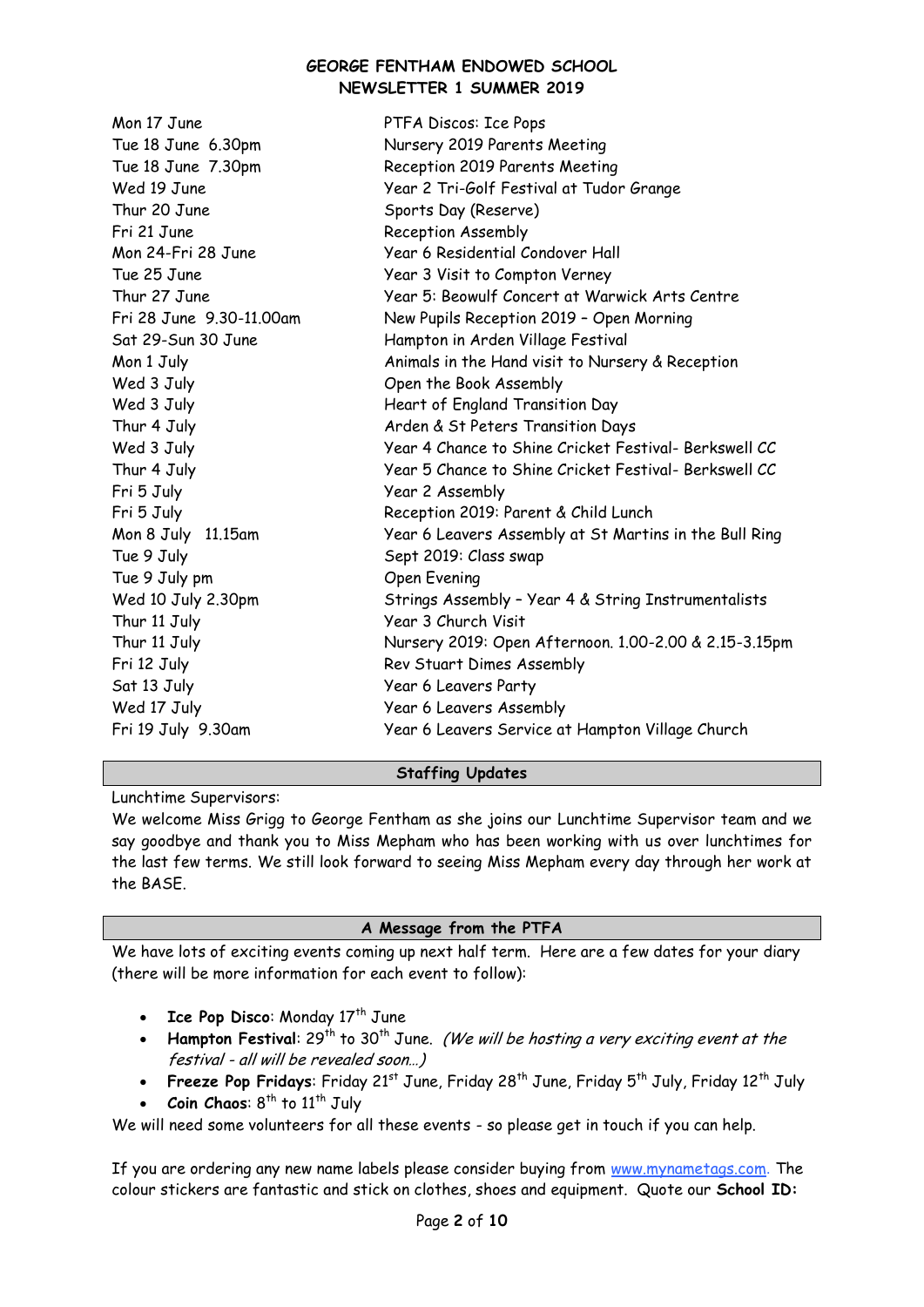**26751** and we will receive 20% of your order.

Another easy way you can help our fund raising is by doing your online shopping through [www.easyfunding.org.uk.](http://www.easyfunding.org.uk/) Just go to the website and search for George Fentham Endowed PTFA and you can raise money every time you shop online.





Don't forget to check Classlist for the winners each month. Please look out Shirley Chung or Rhona Cloke at the school gate to collect your winnings. If we don't catch up with you we will post or leave your winnings at the office for you to collect.

## **100 Club Draws** March winners: **1 st 145**

| 2 <sub>nd</sub>                  | 65 |                                      |
|----------------------------------|----|--------------------------------------|
| 3 <sup>rd</sup>                  | 98 | drawn in Celebration Assembly 3/5/19 |
| April winners<br>1 <sup>st</sup> | 29 |                                      |
| 2 <sup>nd</sup>                  | 4  |                                      |
| 3 <sup>rd</sup>                  | 98 | drawn in Assembly 10/5/19            |

Don't forget to check out www.classlist.com to keep up with the latest news and events.

The PTFA's success is dependent on your continued support and engagement. So far this year we have funded 3 new interactive whiteboards but have plans for more… We particularly need support from parents in Foundation and KS1 for the PTFA to be sustainable going forward for future years. If you would like to get more involved, any help big or small is appreciated, please contact us: **[gfptfa@gmail.com](mailto:gfptfa@gmail.com)** or via [www.classlist.com.](http://www.classlist.com/) Or just turn up at our next meeting. We look forward to meeting some new faces. Thank you!

**Date of the next meeting: 8:00pm - White Lion – Monday 3 rd June** 



# **School and Sports Events**

# **Nursery:**

# **Caterpillars!**

Five tiny caterpillars arrived in Nursery after Easter and Nursery children have been fascinated to watch as they munched through their leaf pulp food. As the days went on they grew huge and spun cocoons; we now hope to have beautiful butterflies any day soon! Alongside this activity the children have enjoyed work based on Eric Carle's famous 'The Very Hungry Caterpillar' book as well as finding out about other animal lifecycles.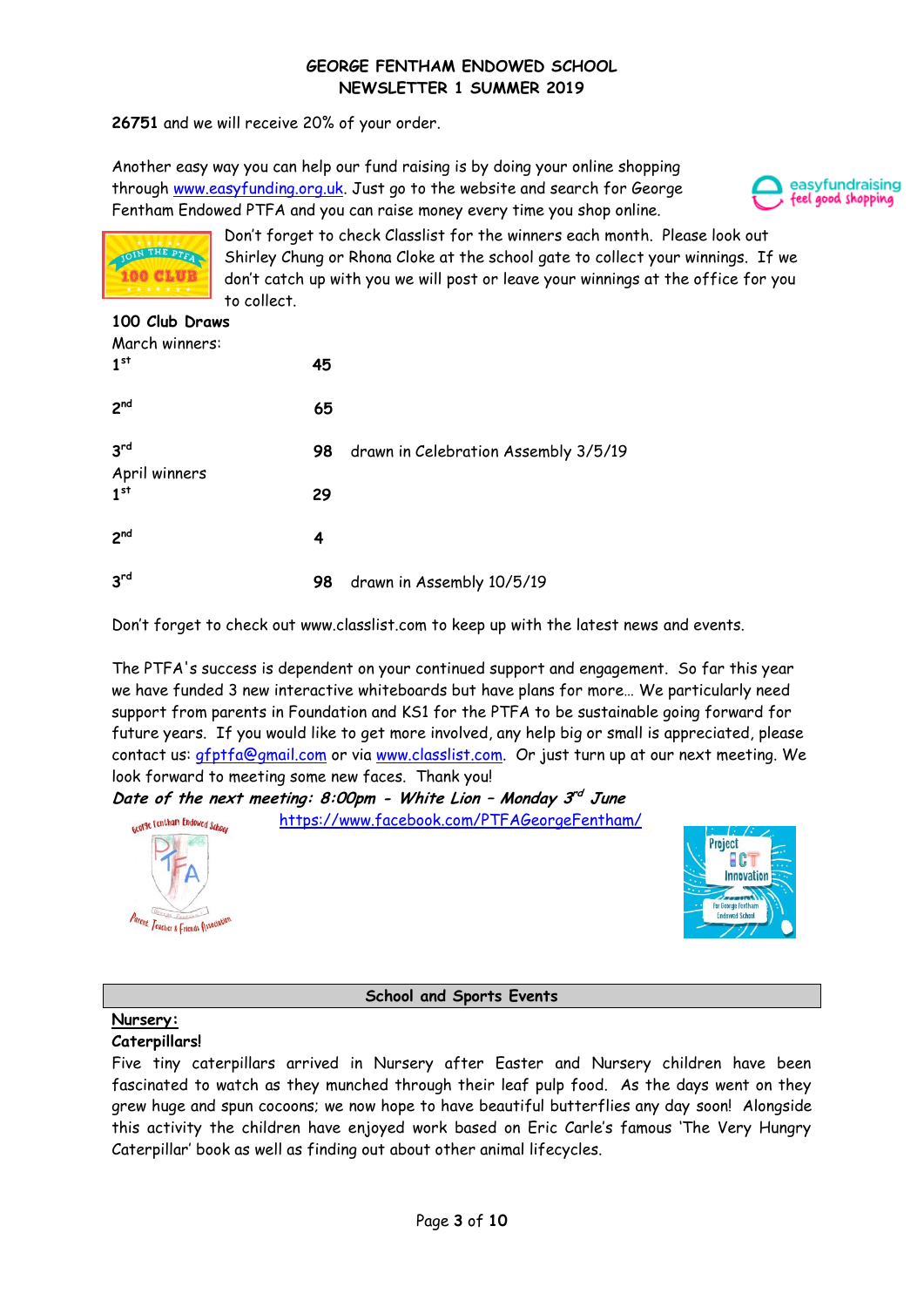### **Reception:**

### **Butterfly Farm**

The Reception children went to visit Stratford Butterfly Farm this half term. They had a really fantastic day. They saw lots of butterflies and even had some land on them! The butterflies were beautiful and the children were able to look closely at the different sizes and patterns on them. They also learnt about the life cycle of a butterfly too. The children were impeccably behaved and were fantastic ambassadors for George Fentham School.

## **Year 1:**

### **Year 1 Assembly**

On Friday 17<sup>th</sup> May, Year 1 performed their class assembly to the whole school and their visitors. The children shared their knowledge and learning on the theme 'Amazing Africa' and showed the enjoyment that they got from their Geography lessons in the spring term. The assembly took their audience on a learning journey showcasing a super dance performance and a variety of songs, ranging from singing about how animals should be allowed to roam free to reciting an African animal alphabet! The whole class showed great confidence when standing in front of an audience. They spoke clearly about what they had learnt, showed their super animal paintings and all dressed up as fantastic 'African Explorers'. We were so proud of them. A big thank you to all those who came to watch and well done to Year 1!

### **Year 2:**

### **Year 2 SATs Testing**

Mr Bass, along with all of the staff involved, would like to congratulate the children in Year 2 for their fabulous, positive attitude, perseverance, resilience and good humour throughout their SATs (Secret Agent Tests) Week. Completing 6 tests in all, covering Maths, Reading and Spelling, Punctuation & Grammar, the children are a credit to their families and friends and we are incredibly proud of them all. Well done Year 2!

We've had a really busy half term, but now with SATs completed, Year 2 are looking forward to their trip to the Thinktank, the Tri-Golf festival at Tudor Grange and an INSPIRE Workshop (Transition to Year 3).

### **Year 3:**

### **Healthy Eating**

Year 3 have had a very healthy start to the summer term. In Science they have been learning about different food groups and the impact foods within these groups have on their bodies. This work linked beautifully to the children's work in D&T where they had to use their Science knowledge to design, make and evaluate a healthy sandwich. Children had fun sampling different foods; surprisingly even the sardines had some fans!

### **Year 4:**

### **Strings Explosion**

On the evening of Wednesday  $8<sup>th</sup>$  May, Year 4 had a truly memorable time performing in a Strings Explosion Concert at Warwick Arts Centre. In front of an audience of more than five hundred, the children were thrilled to hear their playing soar, cambering to the rafters and reaching right up to the very back row. They all loved the excitement of creating such wonderful music alongside professional musicians and the recognition of just how far they'd come since September, was written all over their excited faces. Mrs Chamberlain and Mrs Kelly were hugely proud of them!!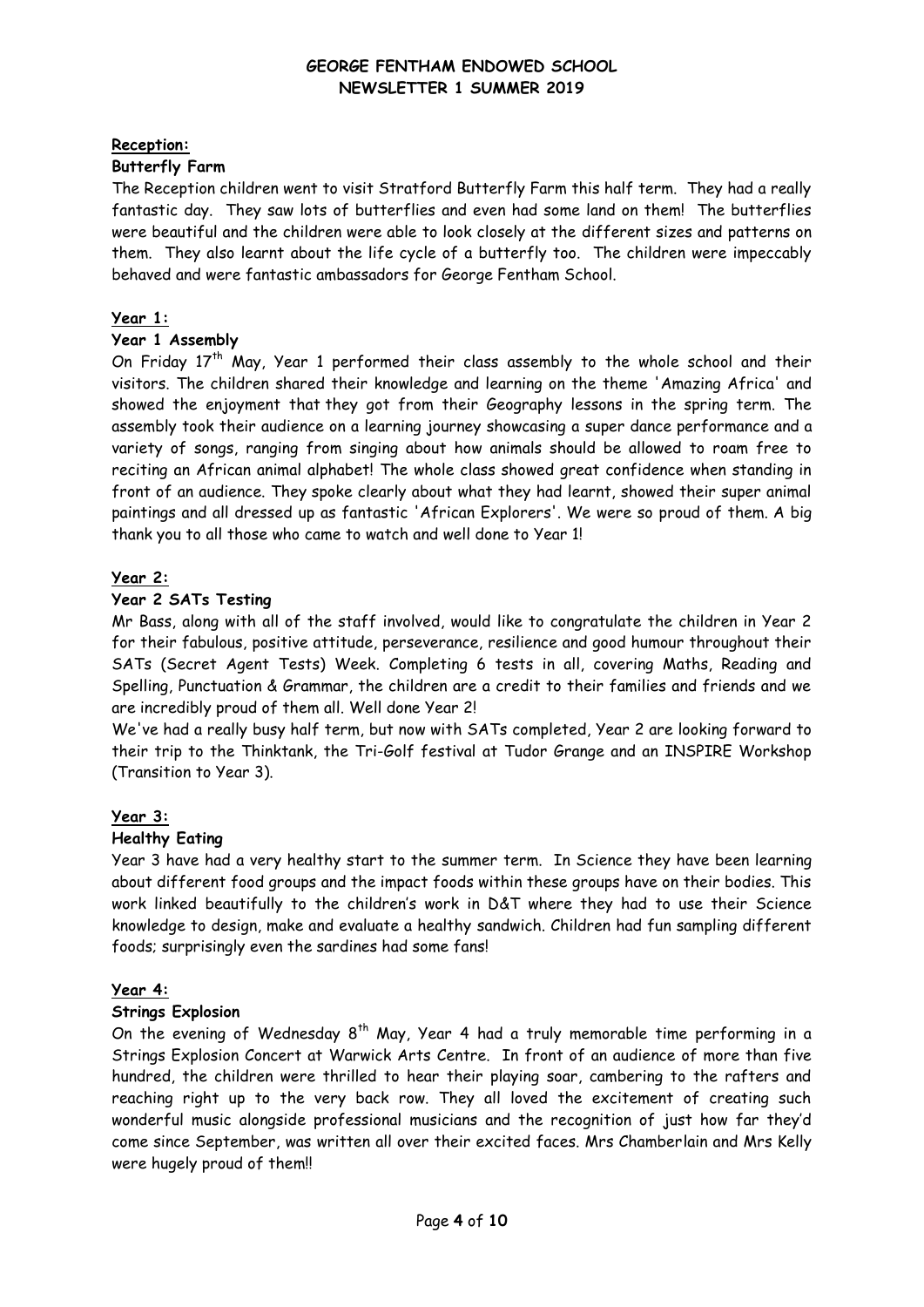# **Design & Technology (D&T) Chocolate Products**

In Year 4 we have been looking at the processes which go into making chocolate. As well as researching chocolate production and considering food miles, we have launched our very own chocolate lolly! After market research in Year 6, the class set about exploring different ways to combine ingredients to meet as many of the requirements highlighted in the Year 6 questionnaire. The class then evaluated two prototypes and decided on a production method which they put into process last week, producing chocolate lollies for Year 6 (and their teachers!) just in time for the end of SATS week. Year 6 had overwhelmingly positive feedback and the class are considering expanding their business! It was a great team effort from the class working collaboratively. As always, Mrs Brooker is so proud of them.

### **Years 4 & 5 Chance to Shine Cricket**

Coaching by Warwickshire County Cricket Club has commenced in both Years 4 & 5 in preparation for their forthcoming Festivals at Berkswell Cricket Club on  $3^{rd}$  &  $4^{th}$  July respectively.

### **Year 5:**

# **Year 5 Assembly**

The children of Class 5 presented some of their learning journey this year during their fabulous class assembly. This year the children were challenged to think more creatively about their assembly and to have greater input and involvement. The children decided that they wanted to tell everyone about their learning highlights. The children were tasked with writing and editing their own playscripts around different themes of the year and Mrs Kermode and Mrs Bradburn were very impressed with their organisational skills, their collaboration and resilience when planning what to write. As a class, they thought about props and costumes, often using great resourcefulness to make their own! We were so proud of the way that the children applied themselves to this class assembly, learning their lines quickly and making a real effort to present their parts with expression, drama and humour. The result was a really fantastic performance, enjoyed and appreciated by everyone. Well done to each and every one of you!

# **Armonico Consort Workshop**

Continuing their fabulous singing skills from earlier in the year, Class 5 are very lucky to have been specifically invited back to Warwick Arts Centre for another performance, to take place in June. This time, the piece of music is a specially commissioned work based on the epic tale of Beowulf, which blends in beautifully with our English topic of Beowulf this term! The performance itself will include two international musicians: a singer who performed at the wedding of Meghan Markle and Prince Harry, and a harpist who is the personal harpist of Prince Charles! Christopher Monks from the Armonico Consort came back into school for a one-off workshop with the children and he was again very impressed with the attitude of all children, their readiness to learn, their speed at picking up the new music and their continuing efforts to maintain good posture and breathing whilst singing. Mrs Kermode and Mrs Bradburn are incredibly proud of the way that the children embrace every opportunity like this to be creative and of their behaviour towards visitors to the school. Well done!

### **Year 6:**

### **KS2 SATs**

During the week of the 13<sup>th</sup> May 2019, Year 6 pupils completed their KS2 SATs tests. As always, we were very impressed with the children's calm and positive attitude. We now await the results at the beginning of July. Well done Year 6!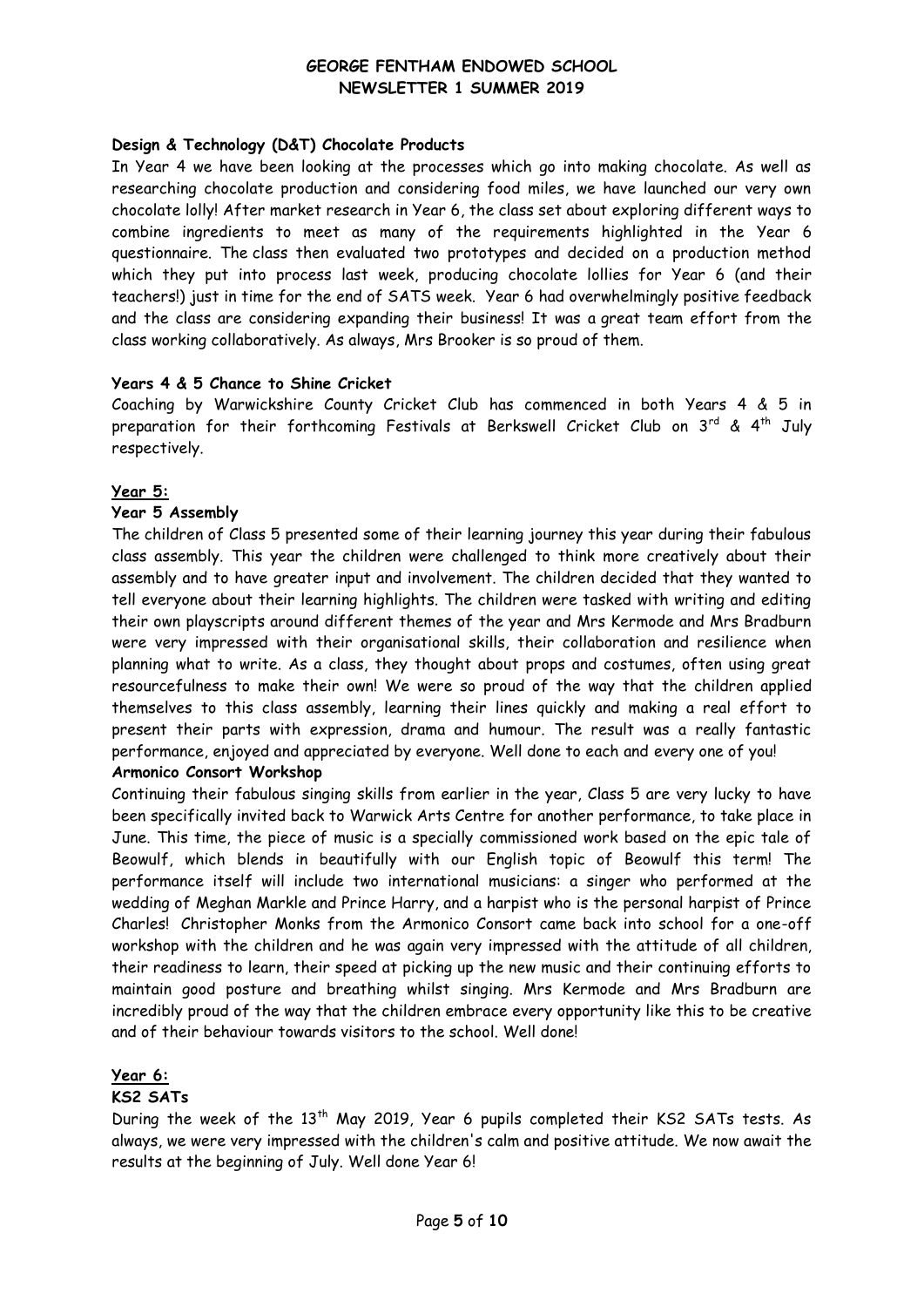### **Curry making**

In D&T, Year 6 have been planning their own vegetable curries. They researched ingredients and also interviewed a "tester" at home to evaluate their finished product. Curries were made on  $21<sup>st</sup>$  May, with the children enjoying developing their cooking skills. A delicious smell pervaded the whole school and most of the children enjoyed their culinary efforts! We do hope their testers at home enjoyed them too!

### **Tag Rugby Festival:**

On Wednesday 22<sup>nd</sup> May, Year 6 took part in the Solihull Tag Rugby Festival - the culmination of several weeks of coaching from Birmingham Exiles Rugby Club. We were so proud of the effort and commitment shown by the children - you could really see how much their skills have developed. Our three teams played admirably with all of them winning at least one match. To our great delight, we came home with two trophies! The Blue Team won the Silver Group coming 5th overall, the Red Team came 8th overall and the Yellow Team won the Bronze Group, finishing 9th overall. Many congratulations to all our Year 6 children for such a fantastic day!

### **Football Club**

We have continued our training throughout this half term, with the better weather giving us the opportunity to get out on the field and play full size matches. We continue to be impressed with the progress the children are making, both individually and as a team, and look forward to a few more matches in June and July.

### **Charities**

### **Malawi Stationery Appeal**

Many thanks for your kind donations of stationery. We delivered three large boxes to the collection point on Saturday 18<sup>th</sup> May and the resources are now in transit to Malawi. Our donations have gone to two schools: Msomba Anglican Primary School and St Martin`s Anglican Primary School, Malindi. The children at these schools will be very excited to receive these resources.

Thank you so much for your generous support.

### **100% Attendance – Spring 2019**

Congratulations and well done to our **74 children** who achieved 100% Attendance Award Certificates for the **Spring Term 2019**, the certificates were presented during a Celebration Assembly. Below is a breakdown by pupil numbers in each of our classes:

| Previous Year | Number of Pupils |
|---------------|------------------|
| Reception     |                  |
|               | 16               |
|               | 16               |
|               |                  |
|               |                  |
| Ⴌ             |                  |
|               |                  |

#### **The BASE**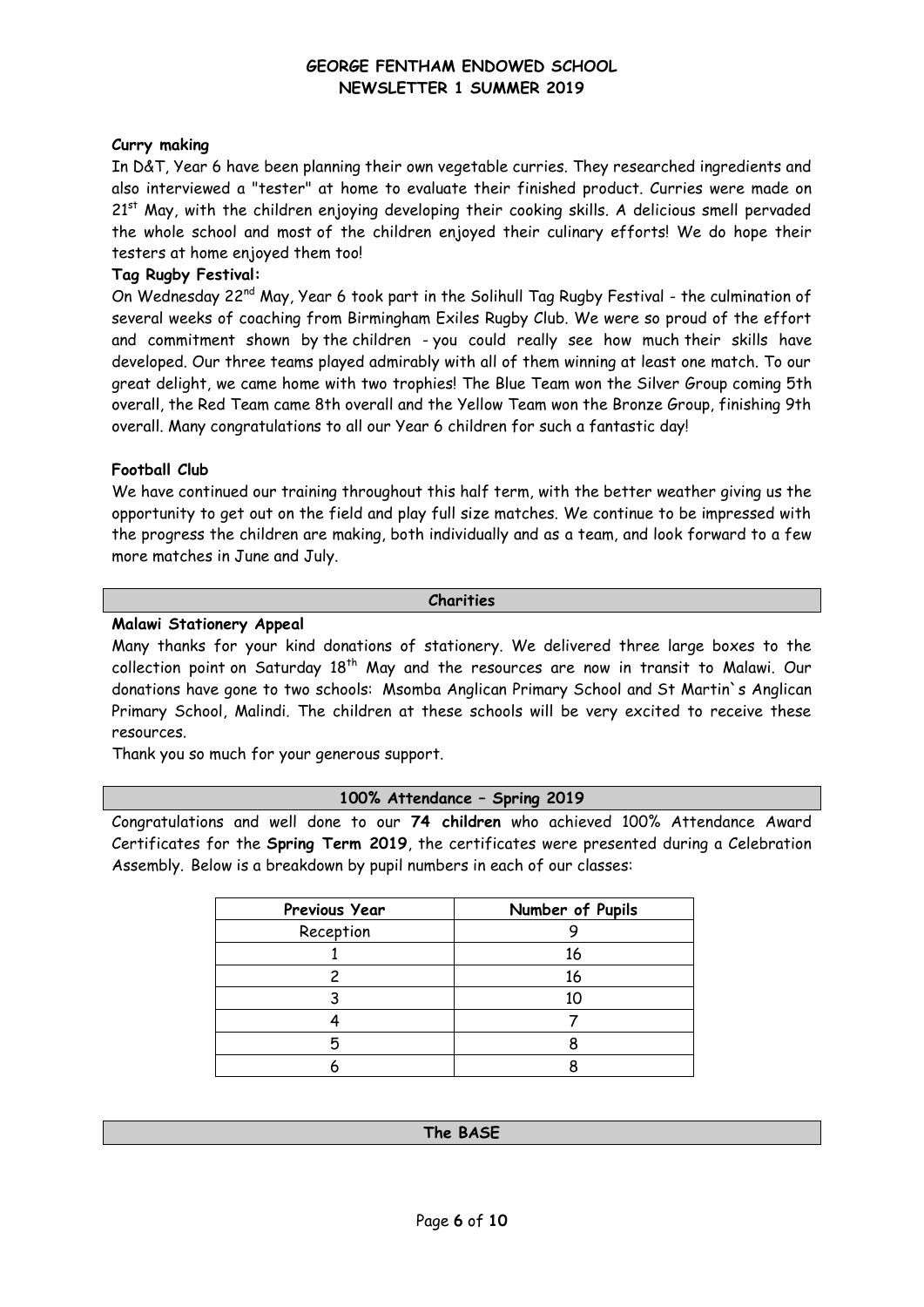Please be aware the BASE (Before & After School Club) will be open each morning from 7.30am. There is a possibility of spaces in the BASE for various sessions during the week. If you are interested please contact Mrs Coley at the BASE or telephone 01675 443913.

| Summer 1 2019 Planned Clubs and Music Lessons |                                                                                                                |                                     |  |  |
|-----------------------------------------------|----------------------------------------------------------------------------------------------------------------|-------------------------------------|--|--|
| Day                                           | Lunchtime                                                                                                      | After-school                        |  |  |
| Monday                                        | Guitar Lessons<br>Keyboard Lessons<br>12,45-1,15 Year 3 & 4 Tennis Club<br>on small playground                 | Football Club 3.20-4.20pm.          |  |  |
| Tuesday                                       | 12.45-1.15 Reception, Years 1 & 2<br>Racket Skills Club on small<br>playground                                 | 3.20-4.20 Years 5 & 6 Rounders Club |  |  |
| Wednesday                                     | 12.45-1.15 KS1 Football Club on<br>small playground<br>Strings Lessons<br>KS2 Homework Club with Mrs<br>Mallin |                                     |  |  |
| Thursday                                      | 12.45 - 1.15 Y1 & 2 Tri-golf on<br>small playground<br>Saxophone Lessons                                       |                                     |  |  |
| Friday                                        | Cello Lessons<br>12.15-1.15 Games Club on<br>Playground<br>12.45 - 1.15 KS2 Tri-golf on small<br>playground    |                                     |  |  |

### **All Stars Cricket Programme**



Following the KS1 All Stars Cricket Assembly and Taster Sessions on Wednesday 1st May 2019 a message has been received regarding the programme:

We are pleased to inform you your child recently had an awesome All Stars Cricket experience at school. All Stars Cricket is the England and Wales Cricket Board's entry level participation programme, aimed at providing children aged five to eight with a great first experience in cricket.

Programme features: For all boys and girls aged five to eight Delivered nationwide at over 2,000 centres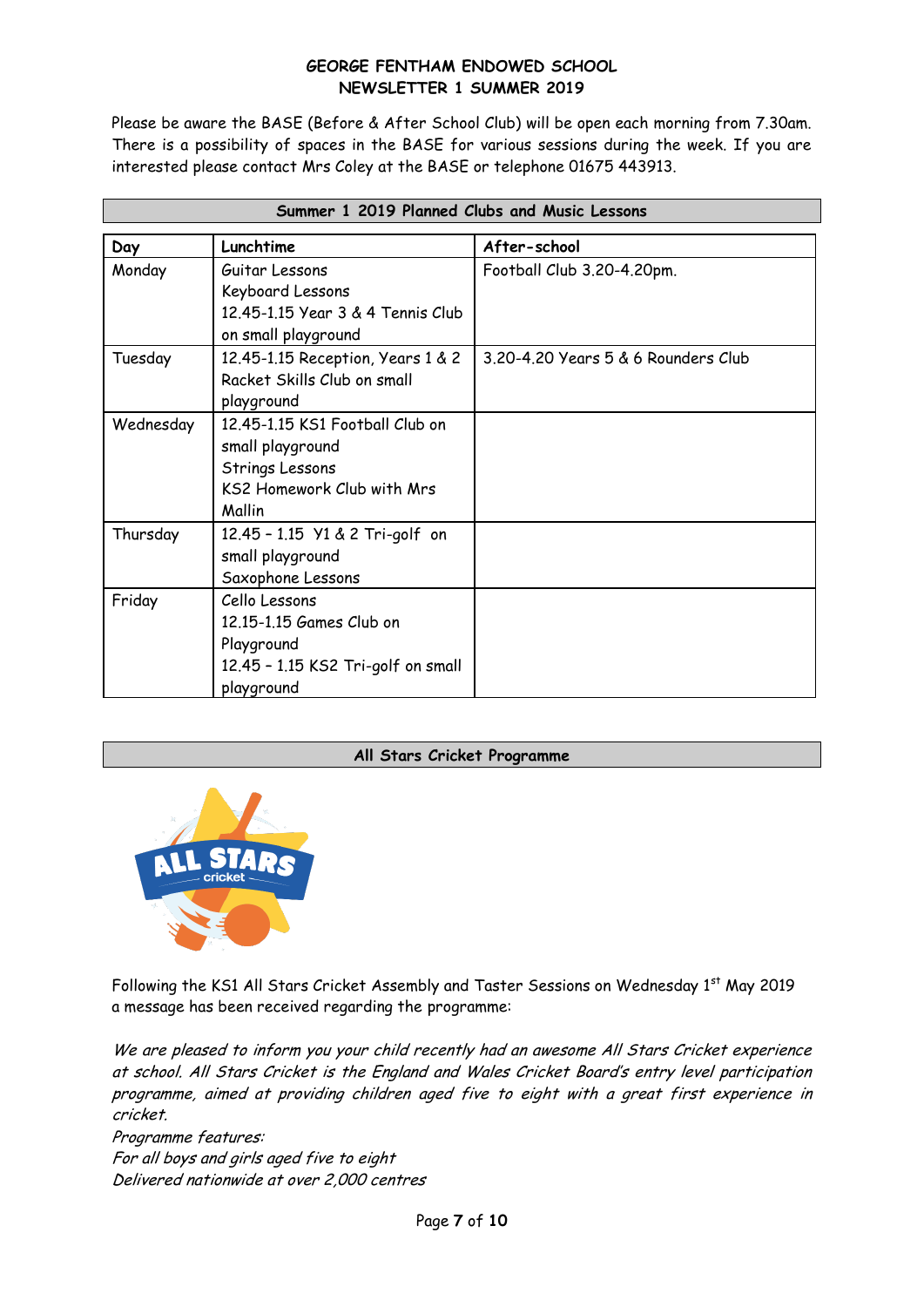Eight one-hour sessions, held over eight weeks Emphasis on fun and being active Focus on developing your child's movement skills Safe and fully accredited Easy online registration Every child that registers will receive a backpack full of goodies including a cricket bat, ball, activity book, personalised shirt and cap all sent straight to your door. Attached are our local clubs who are taking part in All Stars this year. Further information can be accessed a[t https://www.ecb.co.uk/play/all-stars](https://www.ecb.co.uk/play/all-stars).

# **Village Tidy Up**

The Parish Council has advised us they will be holding a Village Tidy Up session on Saturday 22<sup>nd</sup> June 2019 in preparation for the Village Festival the following weekend. Volunteers are required!! More information will appear on their website [www.hamptoninarden.org.uk](http://www.hamptoninarden.org.uk/) in due course.

### **Mobile Phones in School**

May we remind you that mobile phones must not be used in school. The only exception to this is if parents use their phones to take photographs, **of their own child, for their own personal use** at the end of Class Assemblies or Performances. **We request that these images are not published on any form of social media.** This is in line with our school policies and procedures. Please ensure that mobile phones are switched off and put away at all other times. Thank you for your support in this matter.

### **Medicines in School**

Please be aware that a medicine permission form must be completed and discussed with a member of the office staff if your child requires any medicine during the school day or whilst on school site for extra activities e.g. clubs and discos. It is extremely important that all medicine has the prescription label clearly displayed on the medicine, stating your child's name, dose and frequency. If this information is displayed on packaging, we will need this packaging to be supplied. This arrangement will also apply for Calpol, therefore, if your child requires Calpol during the school day the bottle must have a label with the above details.

Should you wish to discuss this in any further detail, please contact the school office.

### **Dietary Requirements / Food Allergies**

Please note it is the responsibility of Parents or Carers to advise the school office, in writing, of any dietary requirements or food allergies for each individual child. Please note this is not required for food preferences but for medical conditions such as allergies or Religious Beliefs. This information will be stored on the child's record throughout school.

**A Message from the School Nurse Team at South Warwickshire NHS Foundation Trust**



# **Tips to keep your child safe in the sun**

 Encourage your child to play in the shade – for example, under trees – especially between 11am and 3pm, when the sun is at its strongest.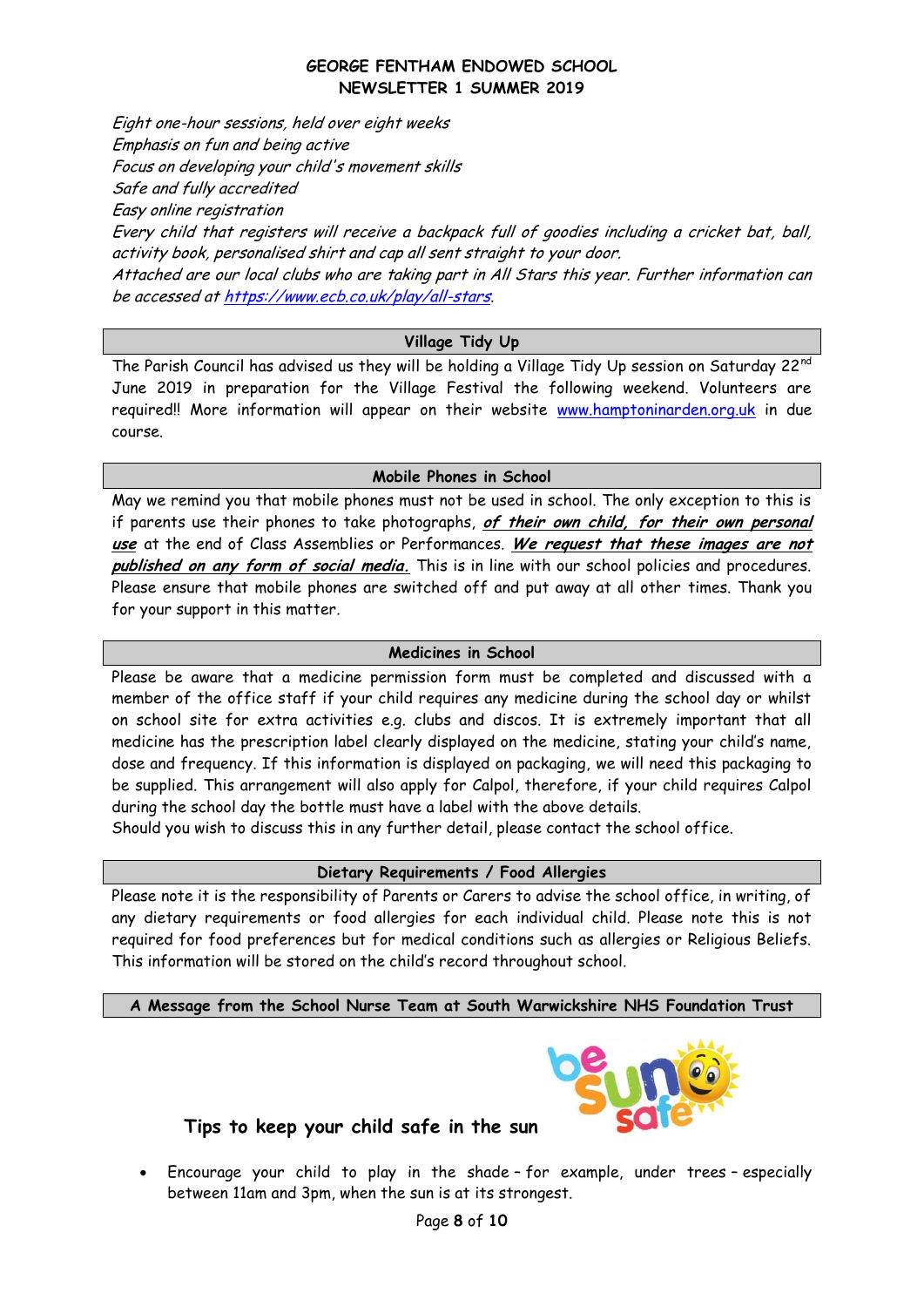- Cover exposed parts of your child's skin with sunscreen, even on cloudy or overcast days. Use one that has a sun protection factor (SPF) of 15 or higher and protects against UVA and UVB. Apply sunscreen to areas not protected by clothing, such as the face, ears, feet and backs of hands.
- Be especially careful to protect your child's shoulders and the back of their neck when they're playing, as these are the most common areas for sunburn.
- Cover your child up in loose cotton clothes, such as an oversized T-shirt with sleeves.
- Get your child to wear a floppy hat with a wide brim that shades their face, ears and neck.
- Protect your child's eyes with sunglasses that meet the British Standard (BSEN 1836:2005) and carry the CE mark – check the label.
- If your child is swimming, use a water-resistant sunscreen of factor 15 or above. Sunscreen should be reapplied straight after you have been in water – even if it's "water resistant" – and after towel drying, sweating or when it may have rubbed off
- Don't forget to encourage your child to drink plenty of water throughout the day.

For more information please visit [https://www.nhs.uk/conditions/pregnancy-and-baby/safety-in-the](https://www.nhs.uk/conditions/pregnancy-and-baby/safety-in-the-sun/)[sun/](https://www.nhs.uk/conditions/pregnancy-and-baby/safety-in-the-sun/) or [www.healthforkids.co.uk/solihull](http://www.healthforkids.co.uk/solihull)

**Your school Nurse would like to remind you to take your child to the local opticians for a FREE eye test. Children should have their eyes checked from the age of 4, ideally before they start school. If your child has not had their eyes tested please book them an appointment as soon as possible to pick up vision and eye health issues sooner.**

You can contact your school nurse in many ways; either by asking in school when your school nurse is in next or phone us on **0121 770 1919 (North)** or **0121 746 4550 (South)**

You can also follow us on twitter <br>
SolSchNurses



# **School Meals – Outstanding Debt**

### **Parents of children in KS2**

With an increasing amount of accounts falling in to debt, please ensure that you check your account regularly and credit your account with sufficient funds to pay for your child's school lunches. If a debt exceeds one week's school lunches of  $£10.50$   $(E2.10$  per day) a hot meal cannot be provided until the debt is cleared and the account is in credit. Thank you for your support in this matter.

**Please be aware from 1st September 2019 School meals will increase to £2.15 per day.**

Please contact the school office if you think your child may be eligible for free school meals.